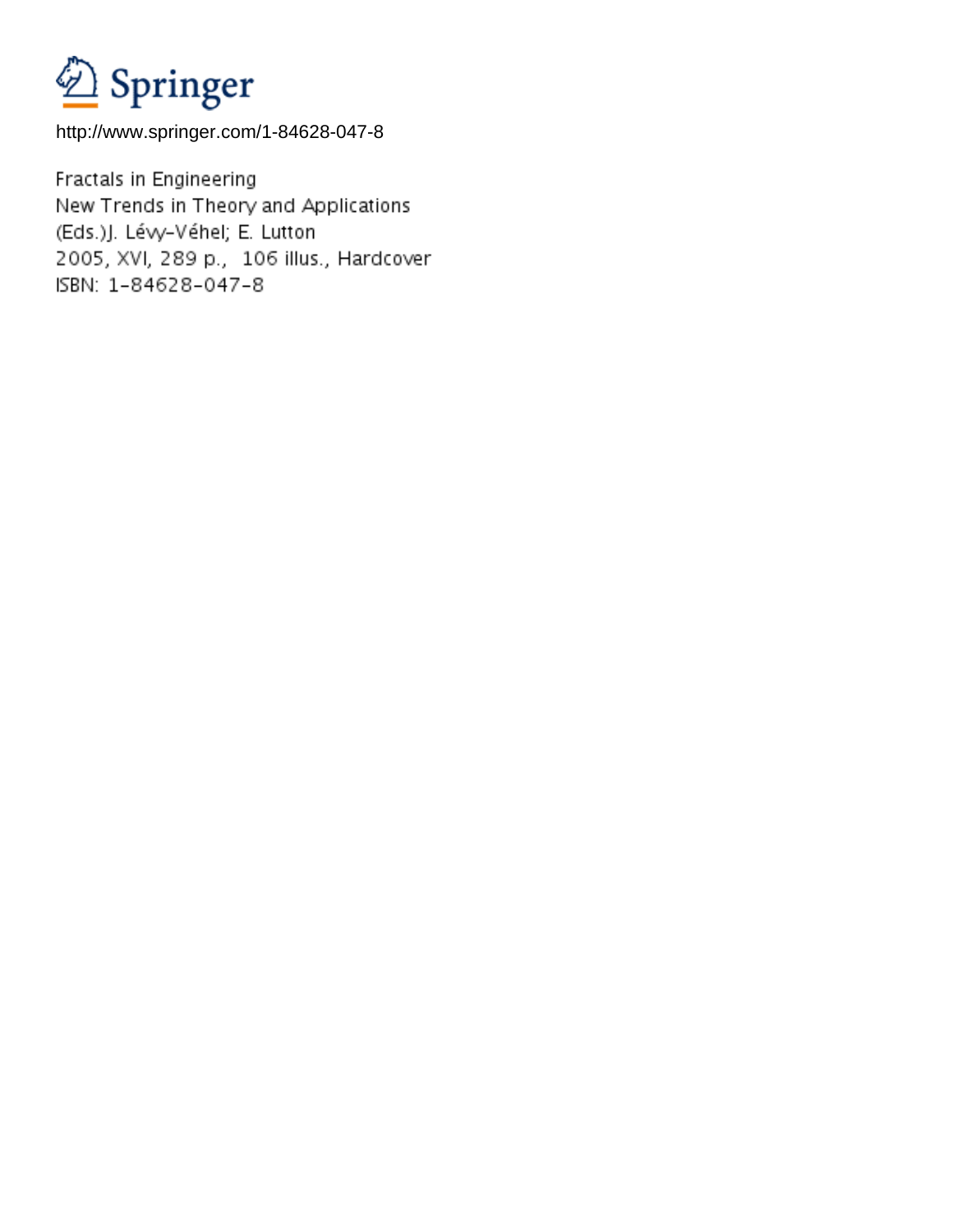## Contents

| <b>1 MATHEMATICAL ASPECTS</b>                                                                                                                                          |  |
|------------------------------------------------------------------------------------------------------------------------------------------------------------------------|--|
| Theory and Applications of Fractal Tops                                                                                                                                |  |
| Splines, Fractal Functions, and Besov and Triebel-Lizorkin<br><b>Spaces</b>                                                                                            |  |
| Hölderian random functions<br>Antoine Ayache, Philippe Heinrich, Laurence Marsalle, Charles Suquet . 33                                                                |  |
| <b>Fractal Stationary Density in Coupled Maps</b>                                                                                                                      |  |
| 2 PHYSICS                                                                                                                                                              |  |
| A Network of Fractal Force Chains and Their Effect in<br><b>Granular Materials under Compression</b><br>Luis E. Vallejo, Sebastian Lobo-Guerrero, Zamri Chik  67       |  |
| Percolation and permeability of three dimensional fracture<br>networks with a power law size distribution<br>V.V. Mourzenko, Jean-François Thovert, Pierre M. Adler 81 |  |
| Acoustic diffraction patterns from fractal to urban structures:<br>applications to the Sierpinski triangle and to a neoclassical<br>urban facade                       |  |
|                                                                                                                                                                        |  |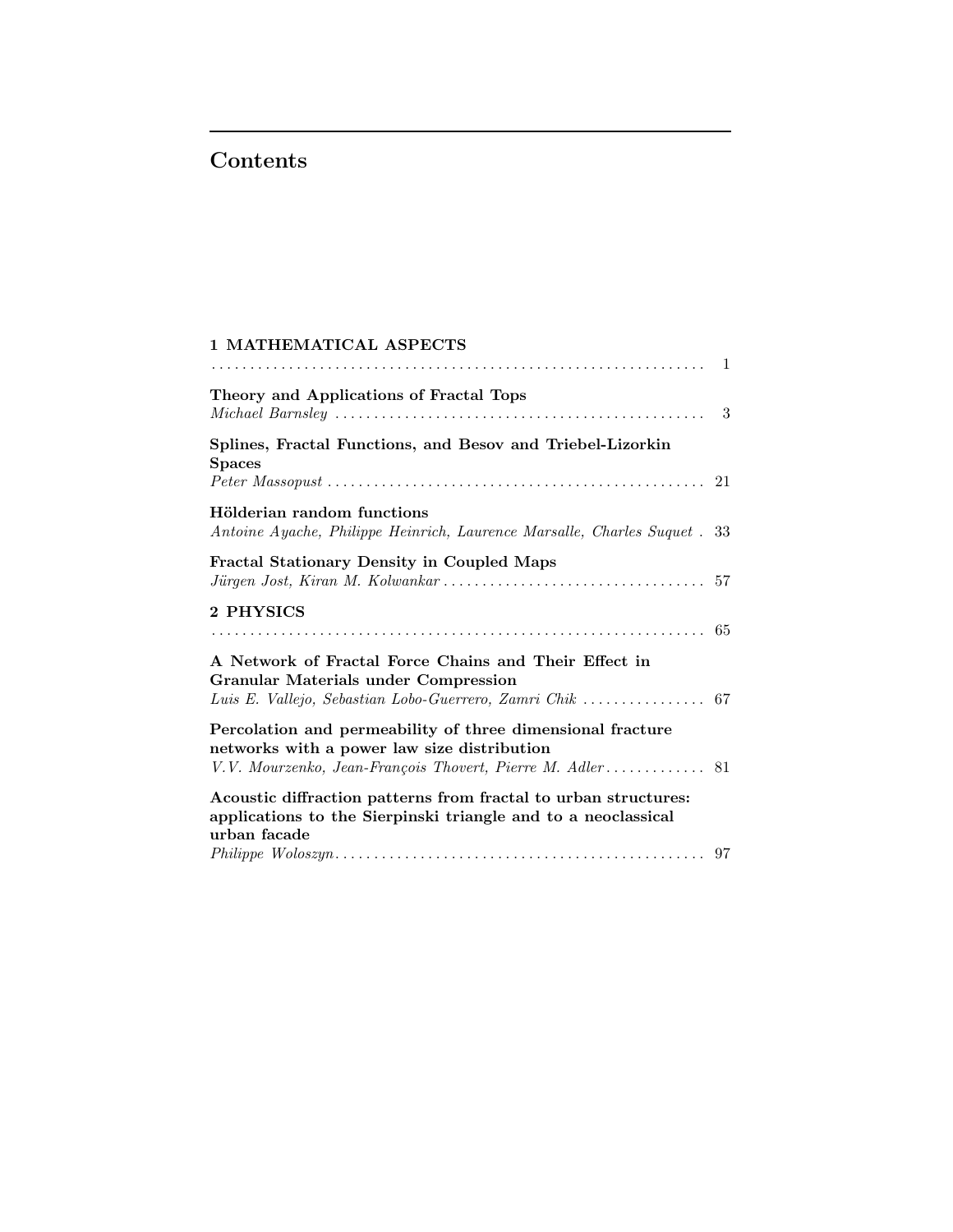| Turbulent $k - \epsilon$ model of flute-like musical instrument sound<br>production                |
|----------------------------------------------------------------------------------------------------|
|                                                                                                    |
| 3 CHEMICAL ENGINEERING                                                                             |
|                                                                                                    |
| A simple discrete stochastic model for laser-induced<br>jet-chemical etching                       |
| Alejandro Mora, Thomas Rabbow, Bernd Lehle, Peter J. Plath, Maria                                  |
| Invariant structures and multifractal measures in $2d$ mixing<br>systems                           |
| Massimiliano Giona, Stefano Cerbelli, and Alessandra Adrover  141                                  |
| <b>4 FINANCE</b>                                                                                   |
|                                                                                                    |
| Long range dependence in financial markets                                                         |
| Financial Modelling by Multiscale Fractional Brownian<br>Motion                                    |
| 5 INTERNET TRAFFIC                                                                                 |
|                                                                                                    |
| Limiting Fractal Random Processes in Heavy-Tailed Systems                                          |
|                                                                                                    |
| A non-parametric test for self-similarity and stationarity in<br>network traffic                   |
|                                                                                                    |
| 6 IMAGE PROCESSING                                                                                 |
|                                                                                                    |
| Continuous evolution of functions and measures toward fixed<br>points of contraction mappings      |
|                                                                                                    |
| Various Mathematical Approaches to Extract Information<br>from Textures of Increasing Complexities |
|                                                                                                    |